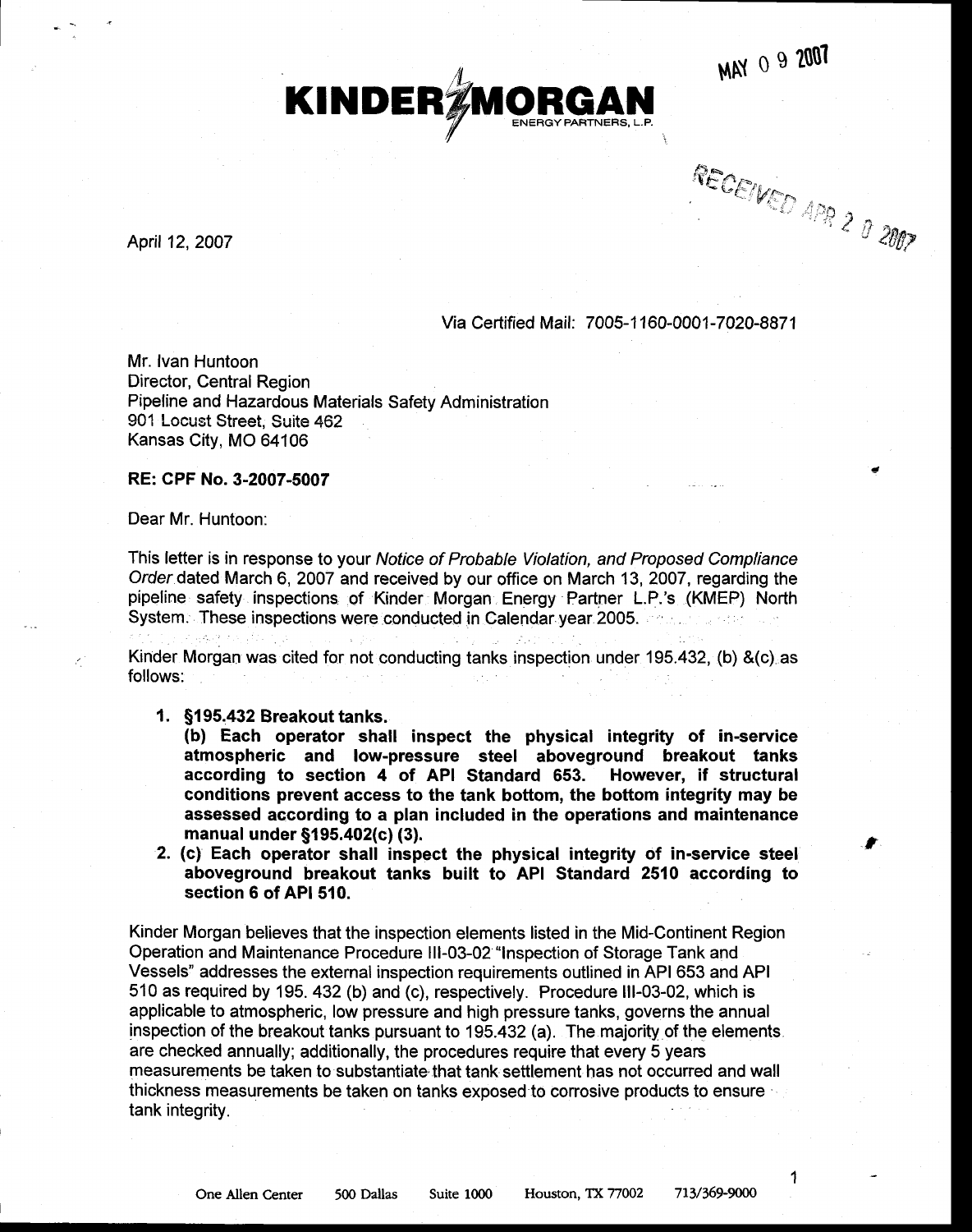With respect to the internal inspection requirements of the low pressure breakout tank at Lemont, Kinder Morgan acknowledges that internal inspection of the sphere has not been conducted as required by API 653; however, 195. 432 (d) specifies that the inspection intervals began on May 3, 1999; therefore, the 10 year interval ends on May 2, 2009, thus we are not in violation of meeting the internal inspections interval for low pressure tanks.

With respect to the alleged violation of 49 CFR 195. 432 (c), Kinder Morgan does not agree that we are in violation.195.432 (c) which requires in-service steel aboveground breakout tanks built to API Standard 2510 to be inspected according to section 6 of API 510. The high pressure bullets and spheres in question were not built to API Standard 2510. PHMSA's implies that because API 2510 references the design and construction requirements of ASME Boiler and Pressure Vessel Code, any tank built to the ASME Boiler and Pressure Code automatically meets API Standard 2510. This increases the reach of the regulation without justification and contradicts the historical approach to the meaning of "incorporation by reference". The requirement to conduct inspections is directly iinked to API Standard 2510 and not "to tanks designed and constructed in accordance with ASME Boiler and Pressure Vessel Code".

We acknowledge that internal inspections as required by API 510 of the high pressure tanks has not been conducted thus far; however note that the interval for internal or onstream inspections is "one half the estimated remaining life of the vessel based on corrosion rate or 10 years, whichever is less". Given the nature of our operation, inspections of the internal surfaces of pipe and components, where the absence of internal corrosion is documented, we'believe the 10 year inspection interval is a reasonable assumption. 195. 432 (d) states that the inspection intervals began on May 3, 1999; therefore, the 10 year interval ends on May 2,2009, thus we are not in violation of meeting the internal inspections interval and therefore, not in violation of 49 CFR 195.432 (c).

Notwithstanding our position that we are in compliance with 195.432, we will revise our procedures to address your concerns and to ensure that all of the inspection requirements of API 653 and 510 for the low pressure and high pressure tanks are addressed.

The proposed compliance order requires that the Kinder Morgan provide PHMSA with the plan, schedule, and procedures to inspect the tanks using the appropriate standards applicable to the pressure rating of the tank.

> In accordance with item 1, b, 2, of the Response Options for Pipeline Operators in Compliance Proceedings, Kinder Morgan requests clarifications from PHMSA regarding Proposed Compliance Order items 1, 2, 3 and 4 associated with CPF 3-2007-5007. Furthermore Kinder Morgan reserves the right to seek additional information and possibly contesting the Proposed Compliance Order after PHMSA responds to our request for clarification.

## Clarifications:

1. In regards to ltem 1 of the Proposed Compliance Order, Kinder Morgan requests that PHMSA clarify if our inspection procedures should be written to Section 4 or 6 ofAPl 653.

 $2<sup>1</sup>$